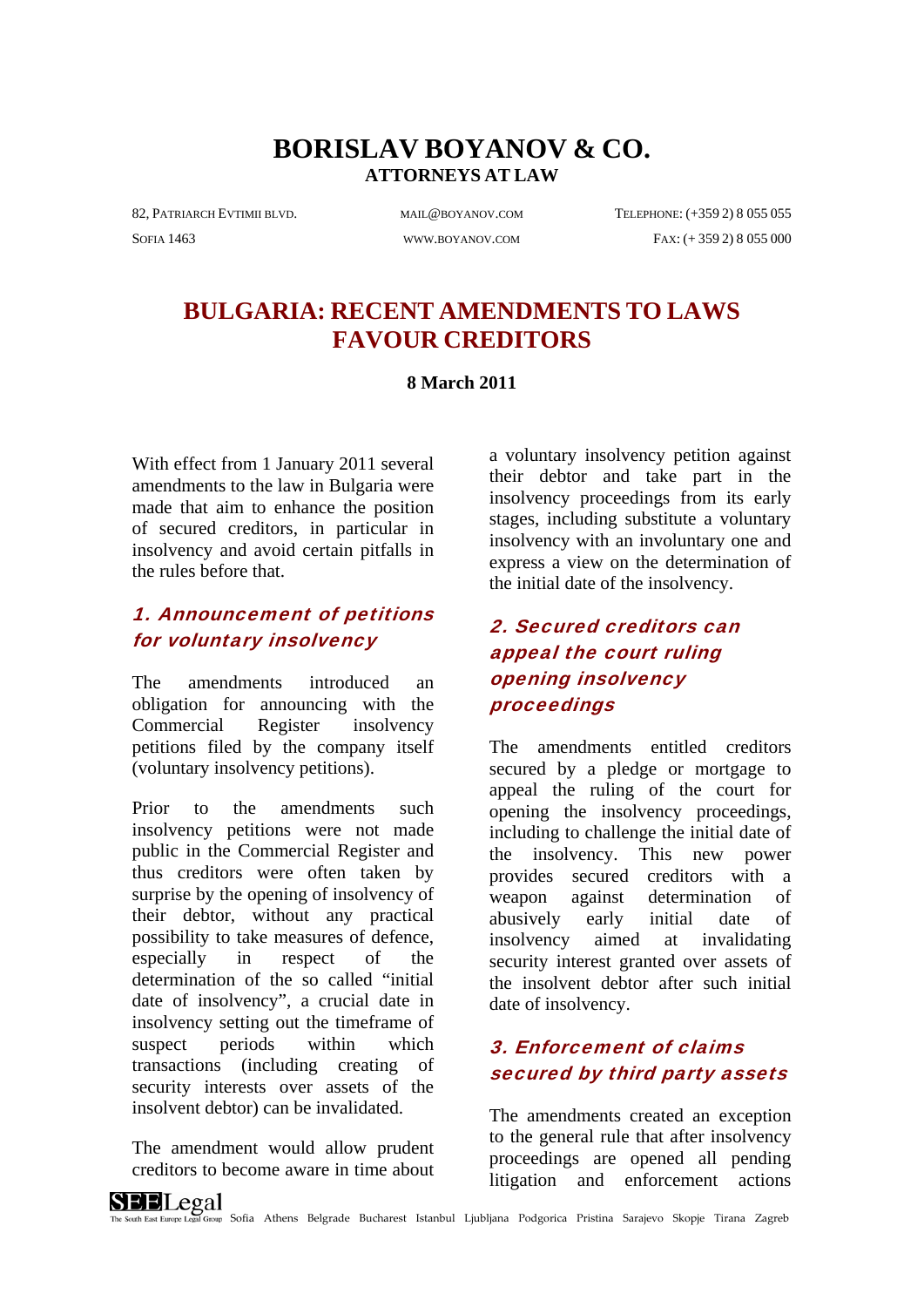#### $BORISLAV BOYANOV & CO.$

against the insolvent debtor are suspended and no new ones can be initiated.

The rule no longer applies to litigations or enforcement proceedings against security assets of third parties (e.g. if a subsidiary has granted a pledge over assets owned by it for the debt of its parent, an insolvency of the parent would not prevent the ability of the secured creditor to take enforcement action against the assets of the third party-security provider) even though formally the litigation or enforcement actions is against the insolvent debtor and not against the third party.

## 4. Protection of creditors secured with a third party mortgage

If an asset mortgaged by an insolvent debtor as a security for a third party debt is sold within the insolvency proceedings, the secured creditor must be notified of the sale and receive the respective portion of the sale proceeds.

This protects creditors secured by third party assets irrespective of whether or not they take part in the insolvency proceedings of such third party.

# 5. Satisfaction of receivables arisen after the opening of the insolvency proceedings

With the amendment *all* receivables that have arisen after the date of the resolution for opening the insolvency proceedings (and not only those related to the continuing activity of the insolvent debtor as was the case before) are to be satisfied after the public receivables of the State and municipalities such as taxes, customs duties, fees, mandatory insurance contributions arisen until the date of the resolution for opening the insolvency

procedure.

The change has been provoked by the fact that practically the obligations arising for the debtor after the date of the resolution are not be necessarily connected with its continuing activity, quite the contrary – they could arise after the termination of the activity and accrue for the entire period until completion of the realisation of the property. The amendment of the law aims at procuring equal treatment of both kinds of receivables.

# 6. National Revenue Authorities limited in enforcing public claims

The amendments introduced time limits within which the National Revenue Agency may sell assets of debtors for public liabilities. Outside insolvency such time limit is 12 months and in insolvency it is 6 months. If within such periods the National Revenue Agency was unable to sell the respective assets any other creditor or the insolvency trustee, as the case may be, is entitled to commence enforcement over the same assets. The amendment is aimed at avoiding the often occurring in practice undue protraction of enforcement of public liabilities by revenue authorities, in detriment to private creditors, especially when the debtor is in insolvency proceedings.

### 7. Taking possession of secured assets easier

With the amendments a creditor secured by a special (i.e. non-possessory) pledge can take the physical possession of the secured assets (when the pledgor is not cooperative in respect of the preservation of or enforcement over them) only based on an excerpt from the respective public register evidencing the registration of the security therein and for the recordation therein of the